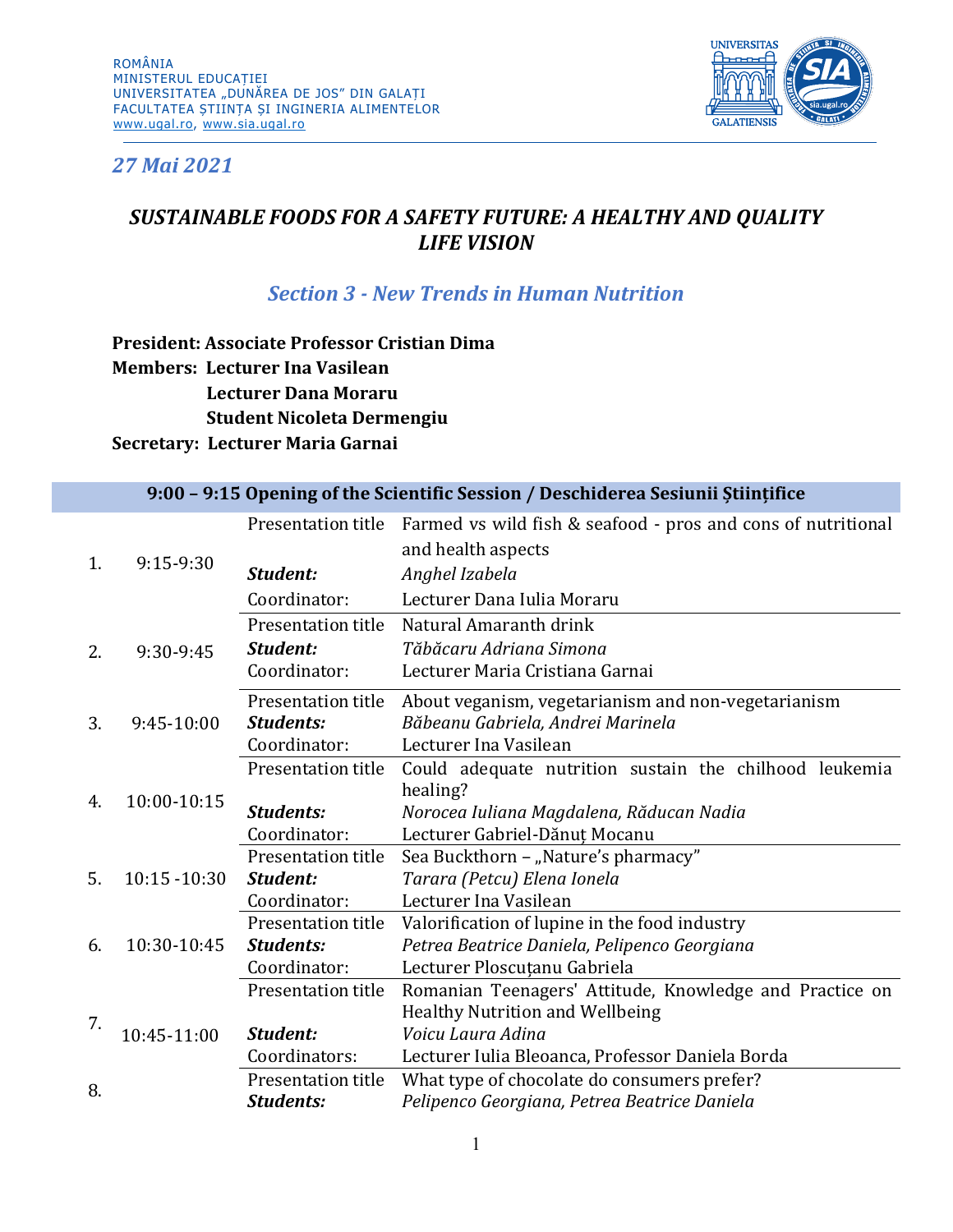

|     | 11:00-11:15       | Coordinators:                                          | Professor Petru Alexe, Associate Professor Cristian Dima                                                                             |
|-----|-------------------|--------------------------------------------------------|--------------------------------------------------------------------------------------------------------------------------------------|
| 9.  | 11:15-11:30       | Presentation title<br><b>Students:</b><br>Coordinator: | Special diet depending on blood type - a minireview<br>Răducan Nadia, Norocea Iuliana Magdalena<br>Lecturer Oana Nistor              |
| 10. | 11:30-11:45       | Presentation title<br>Student:<br>Coordinator:         | Modularea microflorei intestinale prin ingestia de proteine<br>Mermezan Mihaela Iuliana<br>Lecturer Oana Lelia Pop, USAMV Cluj       |
|     | 11. 11:45-12:00   | Presentation title<br>Student:<br>Coordinator:         | Apoptosis - Cytogenetics and nutrient correlation and genetic<br>control of cell death<br>Baran Voicu Adina<br>Lecturer Ina Vasilean |
|     | 12. 12:00 - 12:15 | Presentation title<br>Student:<br>Coordinator:         | Prebiotice si Probiotice. Beneficii asupra sănătății<br>Barbăneagră (Tudorie) Mirela<br>Lecturer Ina Vasilean                        |
|     | 13. 12:15-12:30   | Presentation title<br>Student:<br>Coordinator:         | Beer: balancing risks and benefits<br><b>Bujor Petrisor-Oliviu</b><br>Lecturer Dana Iulia Moraru                                     |
|     | 14. 12:30-12:45   | Presentation title<br><b>Students:</b><br>Coordinator: | "Antocianus" vegan, lactose free ice cream<br>Horvat Iulian Nicolae, Jelnean Oana Bianca<br>Lecturer Oana Lelia Pop, USAMV Cluj      |
|     | 15. 12:45-13:00   | Presentation title<br>Student:<br>Coordinator:         | Gluten free amaranth cookies<br>Ciofu Adriana Elena<br>Lecturer Maria Cristiana Garnai                                               |
|     | 16. 13:00-13:15   | Presentation title<br>Student:<br>Coordinator:         | Ciocolată de vară hipocalorică cu aronia<br>Tabarcea Daniela<br>Lecturer Oana Lelia Pop, USAMV Cluj                                  |
|     | 17. 13:15-13:30   | Presentation title<br>Student:<br>Coordinator:         | Nutritious flour mix cookies<br>Tudor Alina Elena<br>Lecturer Maria Cristiana Garnai                                                 |
|     | 18. 13:30-13:45   | Presentation title<br><b>Students:</b><br>Coordinator: | Jeleu cu pulbere din coajă de vinete și banană<br>Caracaci Corina, Boboia Anamaria<br>Lecturer Oana Lelia Pop, USAMV Cluj            |
| 19. | 13:45-14:00       | Presentation title<br><b>Students:</b><br>Coordinator: | The miracles of honey in our lives<br>Duță Cristina, Gavrilă Corina-Ionelia<br>Lecturer Gabriela Ploscuțanu                          |
| 20. | 14:00-14:15       | Presentation title<br>Student:<br>Coordinator:         | Sustainable nutrition<br>Mitrofan Elena<br>Lecturer Dana Iulia Moraru                                                                |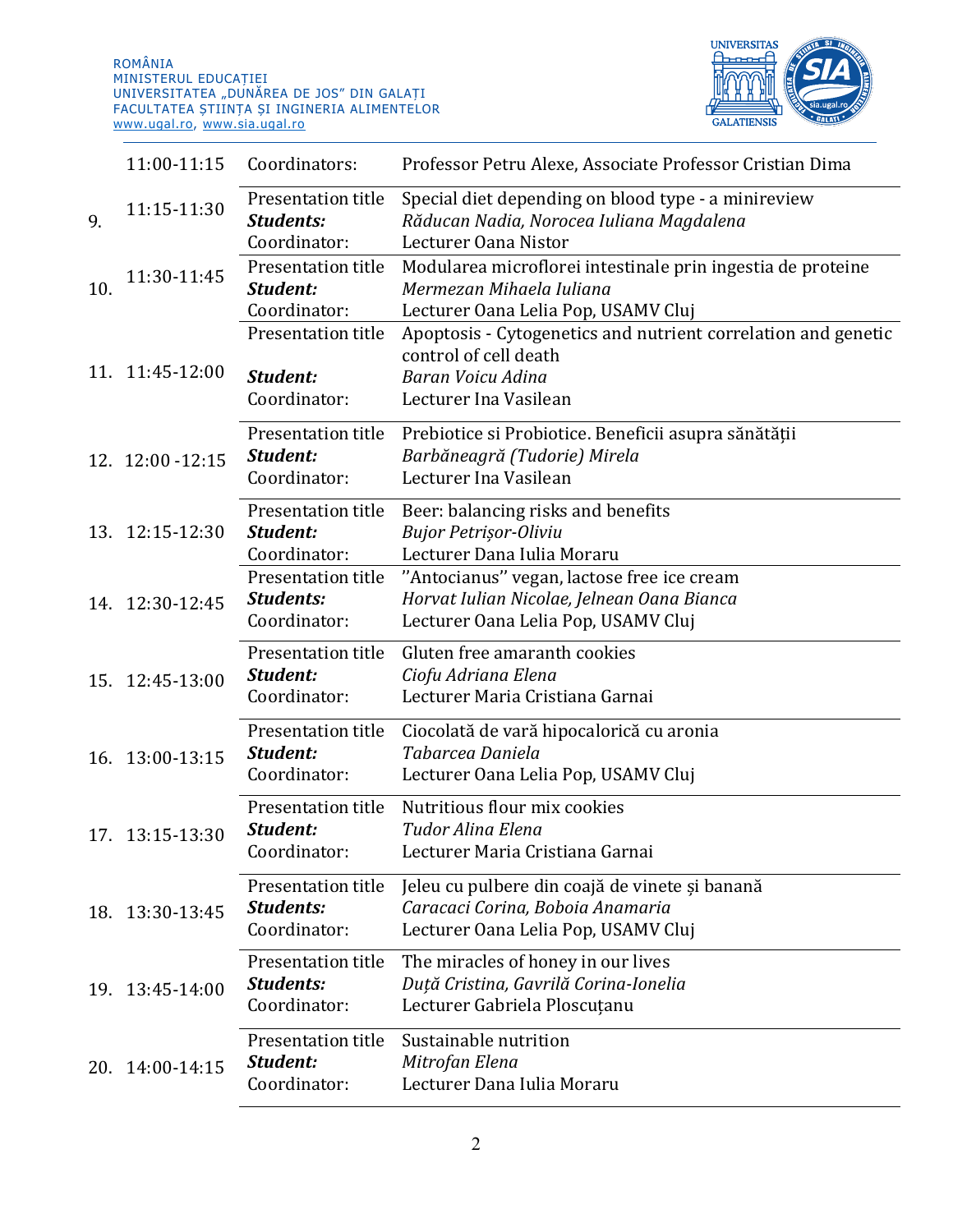

| 21. 14:15-14:30 |              | Presentation title Possibilities of using flowers in human nutrition |
|-----------------|--------------|----------------------------------------------------------------------|
|                 | Student:     | Valache Alondra                                                      |
|                 | Coordinator: | Lecturer Maria Cristiana Garnai                                      |
|                 |              |                                                                      |

# **KEYNOTE SESSION**

## *28 Mai 2021*

| <b>SCIENTIFIC SESSION continues</b> |                    |                                                                |  |
|-------------------------------------|--------------------|----------------------------------------------------------------|--|
|                                     | Presentation title | Child nutrition from 6 months to 3 years                       |  |
| $9:15-9:30$<br>22.                  | Student:           | Stîngă Cosmina Mădălina                                        |  |
|                                     | Coordinator:       | Lecturer Dana Iulia Moraru                                     |  |
|                                     | Presentation title | New generation of vegan oil-based spreads                      |  |
| 9:30-9:45<br>23.                    | Student:           | Gagiu Cristiana-Florentina                                     |  |
|                                     | Coordinator:       | Professor Iuliana Vintilă                                      |  |
|                                     | Presentation title | Creveți vegani                                                 |  |
| 9:45-10:00<br>24.                   | <b>Students:</b>   | Rusu Raul Robert, Secară Andrada, Prangate Ana-Maria           |  |
|                                     | Coordinator:       | Lecturer Oana Lelia Pop, USAMV Cluj                            |  |
|                                     | Presentation title | Nutritional transition - a global challenge for the food and   |  |
|                                     |                    | public health system                                           |  |
| 25. 10:00-10:15                     | Student:           | Mihai Vasilica                                                 |  |
|                                     | Coordinator:       | Lecturer Dana Moraru                                           |  |
|                                     | Presentation title | The alimentation of children with autism                       |  |
| 26. 10:15 - 10:30                   | <b>Students:</b>   | Popa Ioana Gabriela, Neagu Ionela                              |  |
|                                     | Coordinator:       | Lecturer Dana Moraru                                           |  |
|                                     | Presentation title | <b>History of Human Nutrition</b>                              |  |
| 27. 10:30-10:45                     | Student:           | Popa Ioana Gabriela                                            |  |
|                                     | Coordinator:       | Lecturer Dana Moraru                                           |  |
|                                     | Presentation title | The Eating Behavior of the University Students - a preliminary |  |
| 28. 10:45-11:00                     |                    | case study                                                     |  |
|                                     | <b>Students:</b>   | Moisa Vasile Petruț, Ciocan Ana-Maria                          |  |
|                                     | Coordinator:       | Lecturer Dana Moraru                                           |  |
|                                     | Presentation title | Effects of intermittent fasting on health, aging and disease   |  |
| 29. 11:00-11:15                     | <b>Students:</b>   | Bordei Mirabela-Elena, Ioan Silviu                             |  |
|                                     | Coordinator:       | Lecturer Dana Moraru                                           |  |
| 30.                                 | Presentation title | Crononutrition: principles and benefits on human health        |  |
|                                     | Student:           | <b>Balaban Mihail</b>                                          |  |